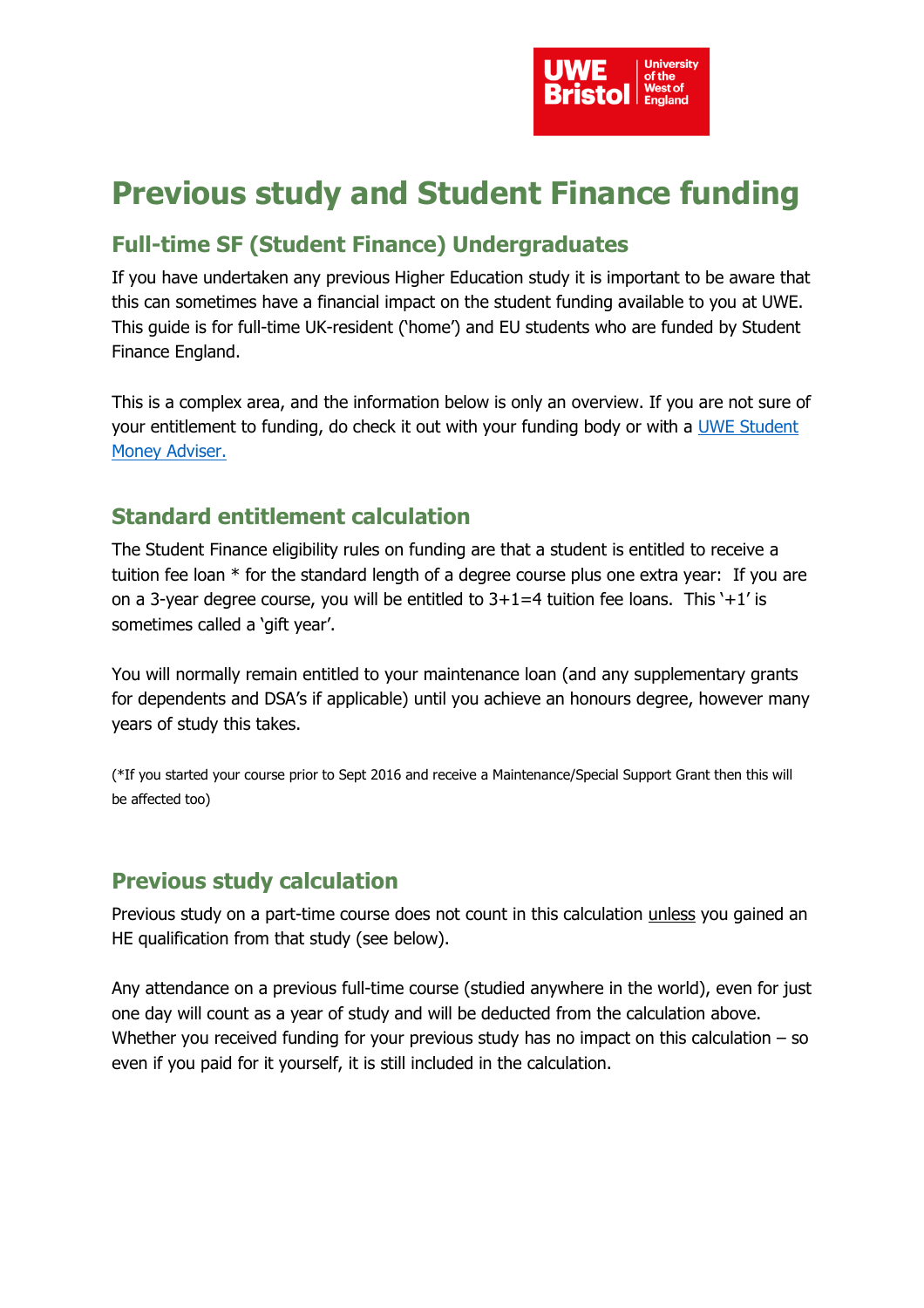

#### One year of previous study

Jose studied for a week at Barcelona University 8 years ago. He starts a 3-year degree at UWE in 2018. The SF calculation is  $3+1=4$  minus 1 (the week at Barcelona) = 3 tuition fee loans remaining.

If your previous study is for more than one year, you may find that you have to self-fund one or more of your years of study on your UWE course.

#### Two years of previous study

Jose studied for a year and one week of the second year at Barcelona University 8 years ago. He starts a 3-year degree at UWE in 2018. The SF calculation is  $3+1=4$  minus 2 (2) years at Barcelona) = 2 tuition fee loans remaining for Jose's UWE degree.

SF allocate the tuition fee loans to the final year of Jose's UWE degree, and then to the second year. Jose will have to pay the tuition fees himself for the first year of his UWE degree.

### **Exception to the previous study calculation – CPR (compelling personal reasons)**

If you left your previous study due to compelling personal reasons and you provide acceptable evidence to SF, they can ignore a year of your previous study. Even if your previous study was many years ago, if you have evidence of what happened to make you leave your studies, send it to SF.

#### Two years of previous study and CPR

Jose studied for a year and then had a cycling accident one week into the second year at Barcelona University. He was unable to return to his studies due to lengthy recuperation. He provides medical evidence to SF. They decide that he has had CPR and ignore the second year of study at Barcelona. The SF calculation is  $3+1=4$  minus  $1=3$  tuition fee loans remaining for a 3-year course.

## **Previous study and higher education qualifications**

#### HE qualification below honours degree (i.e. HNC, HND, Foundation Degree)

The years spent on previous courses where you achieved a qualification counts in the calculation to top-up to an honours degree..

The calculation differs from the previous study calculation (above) and you may only have enough years of standard funding to enable you to top-up to an honors degree and not to complete a full degree programme.

Please seek advice from your funding provider or a [UWE Student Money Adviser.](https://www.uwe.ac.uk/life/money-and-finance/student-money-service)